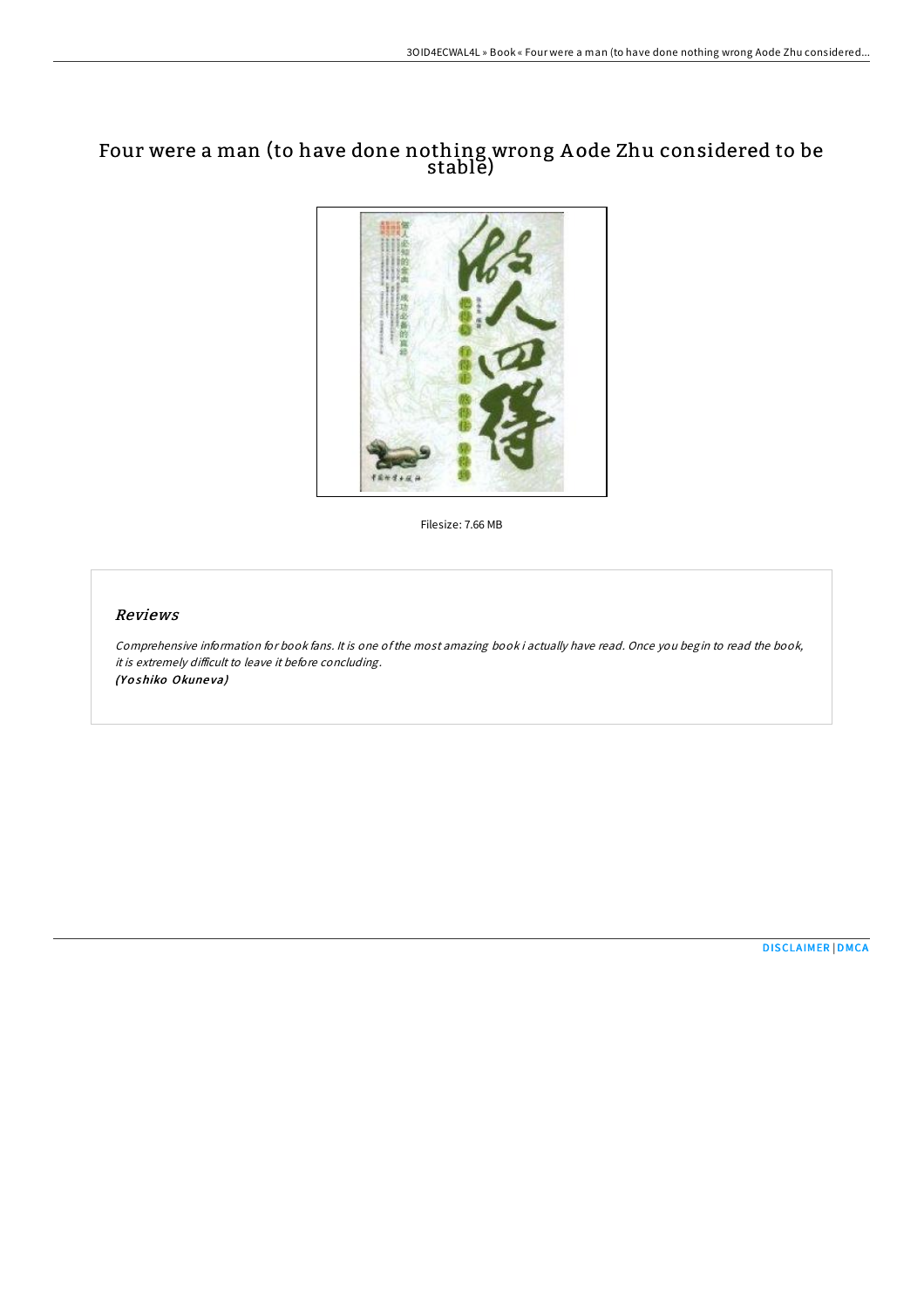## FOUR WERE A MAN (TO HAVE DONE NOTHING WRONG AODE ZHU CONSIDERED TO BE STABLE)



To read Four were a man (to have done nothing wrong Aode Zhu considered to be stable) PDF, make sure you refer to the hyperlink under and save the document or gain access to other information which might be highly relevant to FOUR WERE A MAN (TO HAVE DONE NOTHING WRONG AODE ZHU CONSIDERED TO BE STABLE) ebook.

paperback. Book Condition: New. Ship out in 2 business day, And Fast shipping, Free Tracking number will be provided after the shipment.Pages Number: 235 Publisher: China Material Pub. Date :2008-05-01 version 1 Many people are under heavy pressure shake their heads: work hard. doing the more difficult! Because life's various encounters often frustrating. Smooth and slick like a man. always please. eventually tired. loss of self; things like sensation. eventually losing direction. endless confusion. We do not sleep. nor is it not smart enough. but why pay so much. the poor harvest was always a little bit As the saying goes: Life is unhappy most likely. In life. stress is always more trouble. trouble is always more than happy. Each person may at any time to feel all sorts. large and small pressure. and there is nothing. a superb man to master the technique. even in the face of diFiculties. but also actively to reverse the unfavorable situation. extensive use of various positive factors. successfully achieve their goals. Life is a reality. a careless move enough to grudge rest of his life. And to get steady. done nothing wrong. Aode Zhu. considered to be this 12-character by the colored people as a man of ancient and modern experience. will make those who want to experience the perfect life of persons from which to get the required nutrients and power. Contents: first the mouth to get stable first chapter was stable. no worries of life 1. Grasp this opportunity again to speak / 52. Listening is a language / 73. To master the skills so that others glad / 94 with respect for others Salutation / 125 of the first things that the other proud / 156 counter to rational and restrained / 167. cautious in speech and sensitive to the...

Read Four were a man (to have done nothing wrong Aode Zhu considered to be stable) [Online](http://almighty24.tech/four-were-a-man-to-have-done-nothing-wrong-aode-.html) B Download PDF Four were a man (to have done no[thing](http://almighty24.tech/four-were-a-man-to-have-done-nothing-wrong-aode-.html) wrong Aode Zhu considered to be stable)